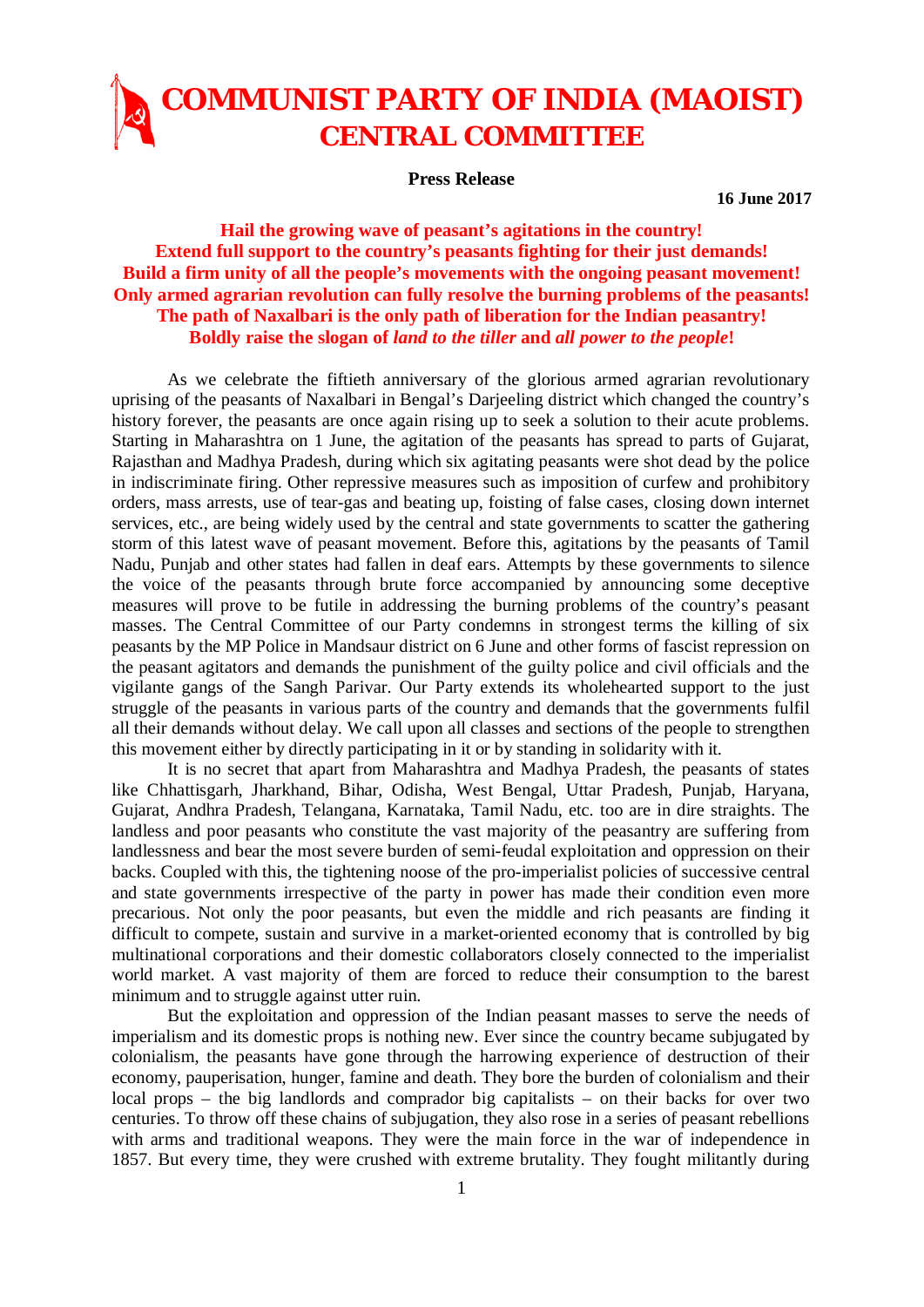the anti-colonial movement with the aspiration of a better life, but the Congress leadership betrayed them. They fought in the Telangana armed struggle, in Punnapra-Vayalar and during the Tebhaga movement, but they were again betrayed, this time by the leadership of the reformist CPI. The so-called 'independence' and the subsequent so-called land reforms or agricultural policies of the ruling classes failed to address the needs of the vast peasant masses. All the parliamentary parties that have come to power at the centre or the states from Nehru-led Congress onwards down to the present Modi government have made tall promises to the peasants but betrayed them after capturing government power. The reformist social movements led by the likes of Vinoba Bhabe, Jaiprakash Narayan, Ram Manohar Lohia, etc. too proved to be utter failures in showing the way out for the peasantry.

So, the condition of the peasantry that gave rise to Naxalbari fifty years back has basically remained unchanged, and indeed, has become far worse due to increased imperialist stranglehold over the Indian economy, politics and society. Particularly since the early 1990s, when the Indian rulers began opening up all sectors of the economy for unbridled imperialist exploitation by capitulating to the diktats of the World Bank, IMF and WTO, the crisis besetting the large majority of the Indian peasantry have multiplied. The adverse affects of the Green Revolution which was introduced to counter the red revolution have also begun to make themselves felt more strongly by this time even in the regions of relatively more advanced agriculture. Landlessness on one hand and the crisis of poor, middle and rich peasant economies on the other resulting from the pro-imperialist policies of the government has contributed to the spate of farmer's suicides that began in the cash-crop regions of AP and Maharashtra in the 1990s. This has not only continued but has spread to all corners of the country in the last two decades, demonstrating the seriousness of the agrarian crisis.

The problem of monopoly control over agricultural land by big feudal landowners, big corporations and the state and the stranglehold of usurers and moneylenders has been accentuated by the growing monopoly control of the rural market by foreign and domestic big corporations selling seeds, fertilisers and other inputs as well as buying the agricultural output. Sporadic agitations and movements by the peasants have continued in different parts of the country against this, particularly in those regions where agricultural production has become more closely integrated to the market. In addition, struggles against displacement, which is essentially related to the land question, have intensified in the last two decades as peasants fought against attempts by the government and private companies at forcible acquisition of agricultural and forest land. Peasants from Narmada Valley in Gujarat to Kalinganagar and Niyamgiri of Odisha, from Singur, Nandigram and Lalgarh of Bengal to Surjagarh of Maharashtra, all over the country the peasants have been fighting militantly against the government with the slogan '*We will give life but not land*' to defend their *jal-jangal-zameen*-*izzat-adhikar* and forced it to withdraw many anti-peasant industrial and infrastructural projects. Like in Jharkhand, they have been fighting to defend the provisions of CNTA and SPTA or implementation of Constitutional provisions like PESA, the Fifth and Sixth Schedules in Maharashtra and some other states. In AP-Telangana, the peasants are fighting against destructive projects like Polavaram dam while in the Western Ghats of Kerala they are opposing displacement in the name of 'Biosphere Reserves', etc. In Chhattisgarh and other states, they are fighting for higher MSP and remunerative price for forest produce. In this way, conditions have been maturing for a countrywide peasant movement.

The present wave of struggles started with the peasants of Maharashtra going on an indefinite strike starting from 1 June demanding the writing-off of their bank loans similar to the decision of the UP government. They are also raising their long-pending demands like remunerative prices for their produce, interest-free loans, free or subsidised inputs like water, electricity, fertilisers, etc., implementation of the recommendations of Swaminathan Commission (which Modi promised before the last parliamentary elections but his government made a volteface in a recent affidavit in the Supreme Court claiming that it cannot be implemented), and so on. Since the beginning of the movement, the peasants of Maharashtra refused to sell their products, closed down procurement centres and agricultural markets, blocked roads, threw their produce like milk and vegetables in protest, and carried out militant demonstrations. It is the first